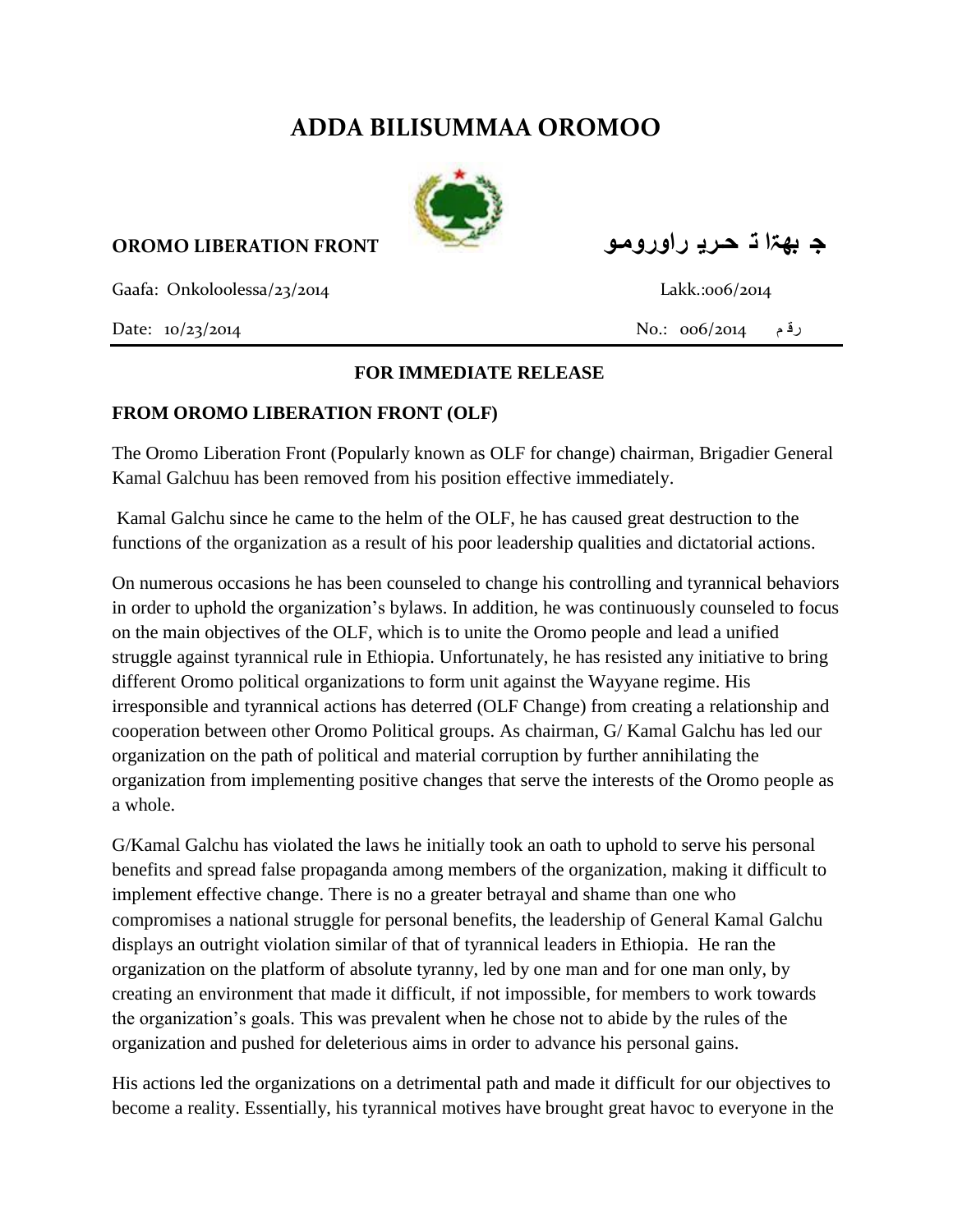organization and the broader national struggle of the Oromo people. He displayed oppressive and authoritative behaviors of his former boss Meles Zenawi, whilst enhancing his personal motives at the expense of the cause. He uses divide and rule system of the Wayyane regime that has applied against our people in similar in its context within the organization.

The Oromo Liberation Front, in particular, and the Oromo people in general, do not have any more tolerance for such tyrannical behaviors, which is contrary to the egalitarian Gadaa democracy, which our ancestors gave to our people. The Oromo people have sacrificed the ultimate sacrifice to establish a source of true democracy, rule of law and human rights for all. We certainly cannot allow any tyrannical and self-interested leaders to keep the Oromo people from attaining their freedom. His actions are blatantly shameful, instead of listening to the council and advice of many leaders and elders, Oromo elites and think thank within the organization at different levels; he disregarded his duties and responsibilities by continuously violating our constitution that mandate collective leadership. By violating the collective leadership principles enshrined in our organization's constitution, he has already removed himself from a position he was chosen to serve whilst creating a hostile environment for other loyal members. These behaviors display anti-democratic principles and utter disregards for rule of law, placing him in a position of the same authoritative leaders we took an oath to fight by all means.

In order to deter him from causing any further destruction and chaos to the organization's objective, we have decided to remove him from his position as chairman of (OLF for Change). In accordance to our bylaws, formal and informal mediations, we have implemented all available strategies to resolve the issue. However, all our efforts fell on deaf ears of an individual who was determined to destroy the organization, by turning collective leadership embodied in our organization's constitution into a single person controlled entity, which we are afraid greatly resembles that of his former boss, Melese Zenawi. General Kamal Galchu, by conducting in all of these destructive actions has lost the moral and legal ground to continue to lead our organization. Allowing him to continue with his dictatorial actions will destroy an organization, thousands, if not millions have lost their lives and are still losing to maintain. His lack of leadership skills has been a complete abomination. He has lost the trust, confidence and respect of the organization, both as a leader and a person.

Therefore, we the Executive Committee of the organization (OLF) made political decision and announce that general Kamal Galchu purged from his chairman position of the organization. Until the general assembly of the organization holds an official meeting and chooses a new Chairman/Chairwoman, senior members from the Executive Committee and National Council will lead the organization.

We will also take this opportunity to call upon leaders, individuals and groups who left this organization because of G/ Kamal Galchu's tyrannical behavior to come back. Let's stand together, under a unified objective and lead this great organization to victory for our people. We